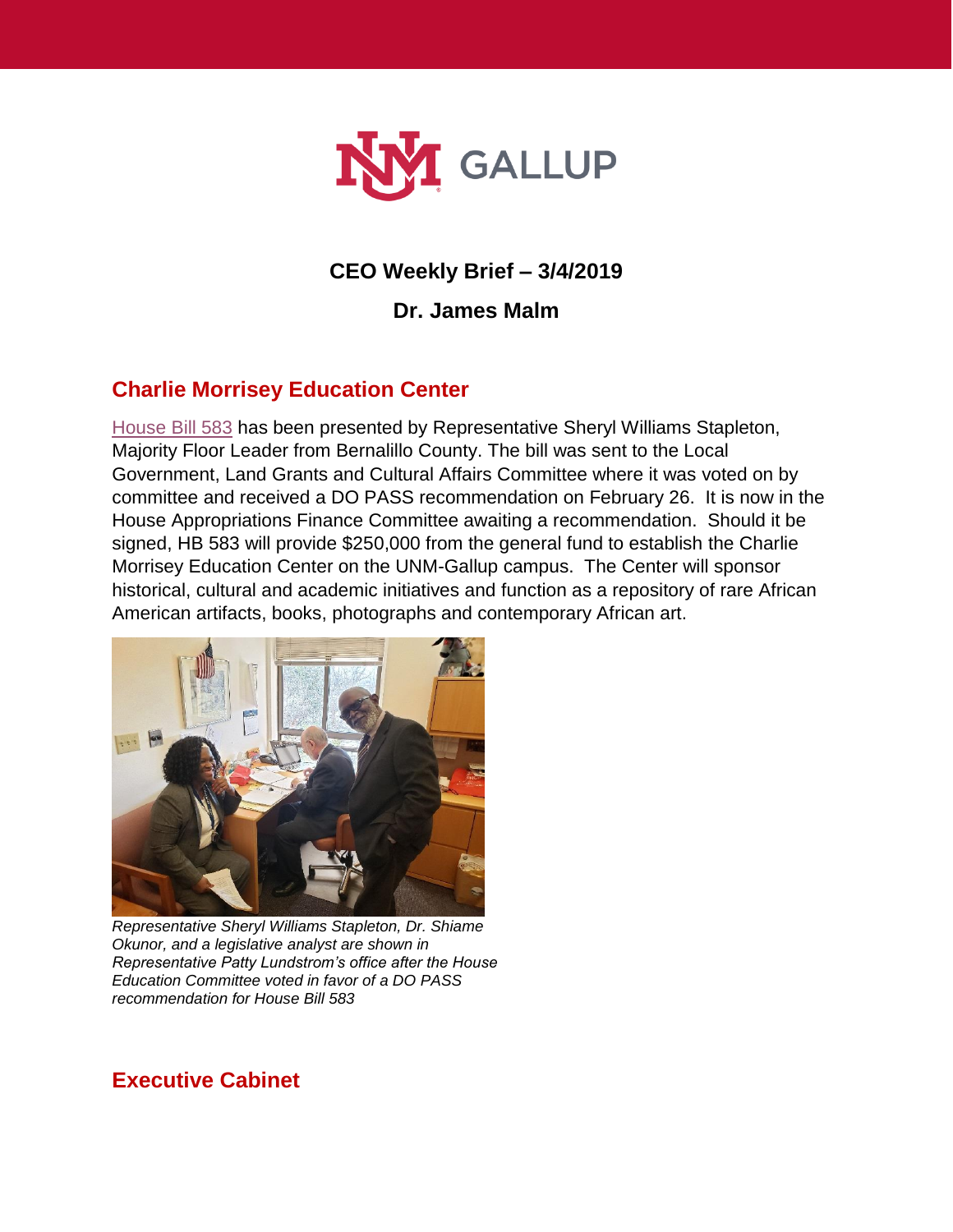I attended the President's Executive Cabinet meeting (agenda below) last Monday which included a presentation by Dr. Pamela Cheek on the upcoming Higher Learning Commission visit. Please click below to view Dr. Cheek's slides as to how main campus is preparing for the site visit. I appreciate the opportunity to participate in the cabinet meetings, represent Gallup and get first-hand updates and personal briefings on the major issues facing the university.

| <b>Executive Cabinet Agenda</b><br>*denotes attachment |                |             | Monday, February 25, 2019             |
|--------------------------------------------------------|----------------|-------------|---------------------------------------|
| <b>Current Agenda Items</b>                            | Leader         | <b>Time</b> | <b>Attachments/Next Steps/Details</b> |
| HLC Visit - March 1-5                                  | Cheek/Suilmann | 30 mins     |                                       |
| <b>Unionization at UNM</b>                             | Martinez       | 15 mins     |                                       |
| <b>Grand Challenges</b>                                | Lopez          | 10 mins     |                                       |
| <b>Other Announcements</b>                             | All            | 5 mins      |                                       |
|                                                        |                |             |                                       |
|                                                        |                |             |                                       |
|                                                        |                |             |                                       |

| <b>Higher Learning Commission Site Visit</b>                 |  |
|--------------------------------------------------------------|--|
| February 28, 2019                                            |  |
| Office of the Provost and<br><b>EVP for Academic Affairs</b> |  |
|                                                              |  |

# **Board of Regents Special Meeting**

The board of regents called a special meeting for February 28 (agenda below) at which Chief Legal Counsel Loretta Martinez briefed the regents on the faculty petition regarding initial certification of a new bargaining unit. She offered ["TIPS" and "FOE"](https://www.shrm.org/resourcesandtools/hr-topics/labor-relations/pages/tips-foe.aspx)  [rules for management](https://www.shrm.org/resourcesandtools/hr-topics/labor-relations/pages/tips-foe.aspx) as published by the Society for Human Resources Management.

### **TIPS – What a manager cannot say during a campaign:**

 $T =$ Threats. Threats or coercion are prohibited.

I = Interrogation. It is illegal to ask employees about their support of the union or to ask about the alignment of their peers relative to union support.

 $P =$  Promises. A business cannot interfere in the organizing efforts by assuring employees that the company will make things better for them if they just keep the union out. This is just as illegal as making threats.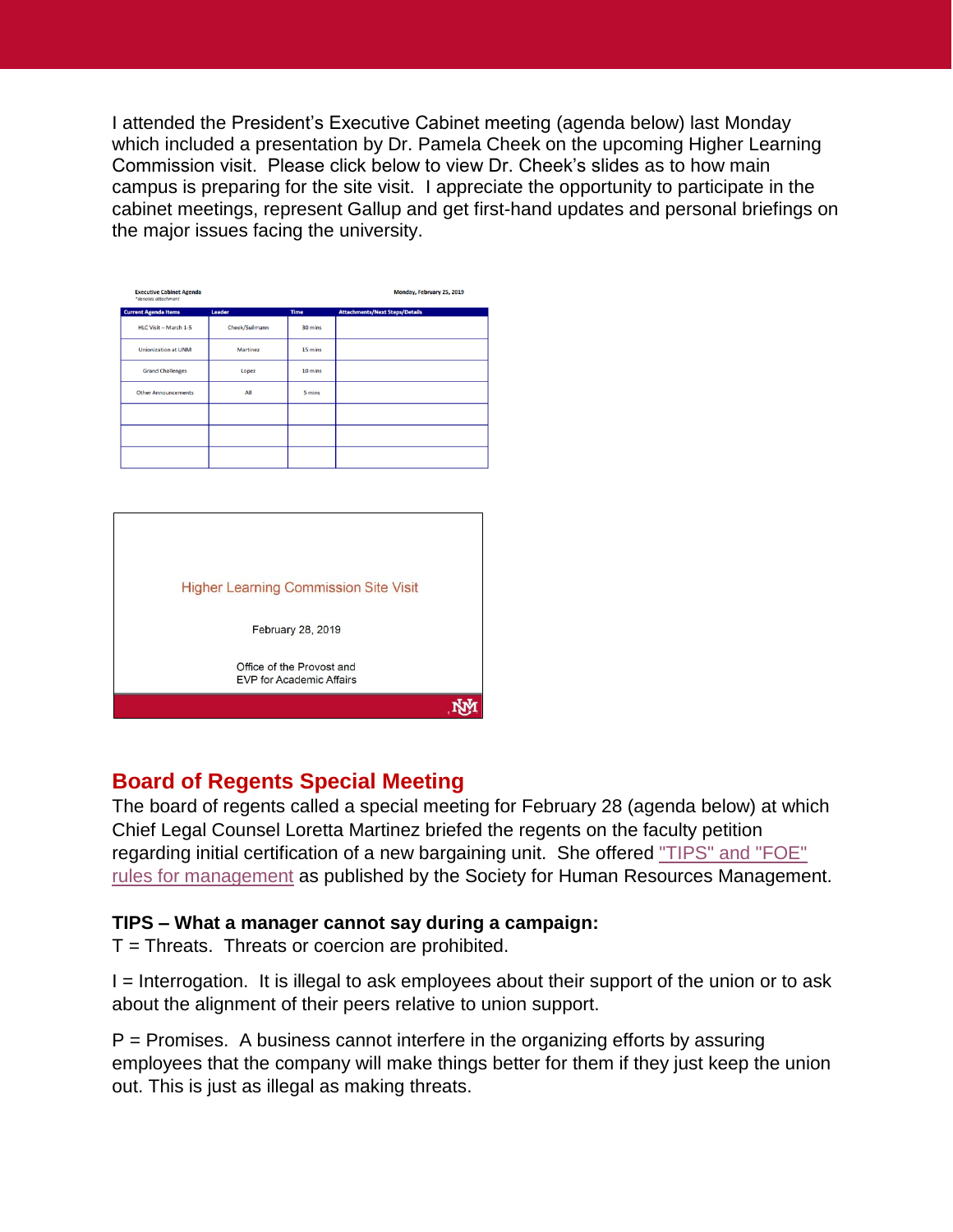S = Surveillance. Even the appearance of spying should be avoided.

#### **FOE - The kinds of things a manager can say during a campaign:**

 $F =$  Facts. Encourage managers to share the facts regarding the union and help set expectations relative to the organizing process.

 $O =$  Opinions. Share your own personal beliefs of why you feel a union is bad for the employees, making sure your message is aligned with TIPS and your company's position.

 $E =$  Examples. Share specific examples of situations that involve union organizing and contract negotiations.

President Stokes was [quoted in the press](http://ejournal.abqjournal.com/infinity/article_popover_share.aspx?guid=04a76363-67ba-4eff-858a-b5cc79834159) as saying, "I think that one thing that is absolutely essential is that we launch an extensive education campaign for faculty so they fully understand the ramification of the decision to unionize."



### **Baby on Board!**

Congratulations to Senior Web Designer Carmen Wellborn, on the upcoming arrival of her baby. We wish Carmen and her family the best of health and happiness and look forward to her return in mid-June. Due to the very technical nature of the work that Carmen does involving the programming and maintenance of our website, there may be some delays in website requests for the next few months. We have made arrangements to have some of the basic functions covered during her absence and ask that you send all requests to Marilee Petranovich at [mpetrano@unm.edu.](mailto:mpetrano@unm.edu) Marilee will prioritize and supervise those tasks which can be completed before Carmen's return.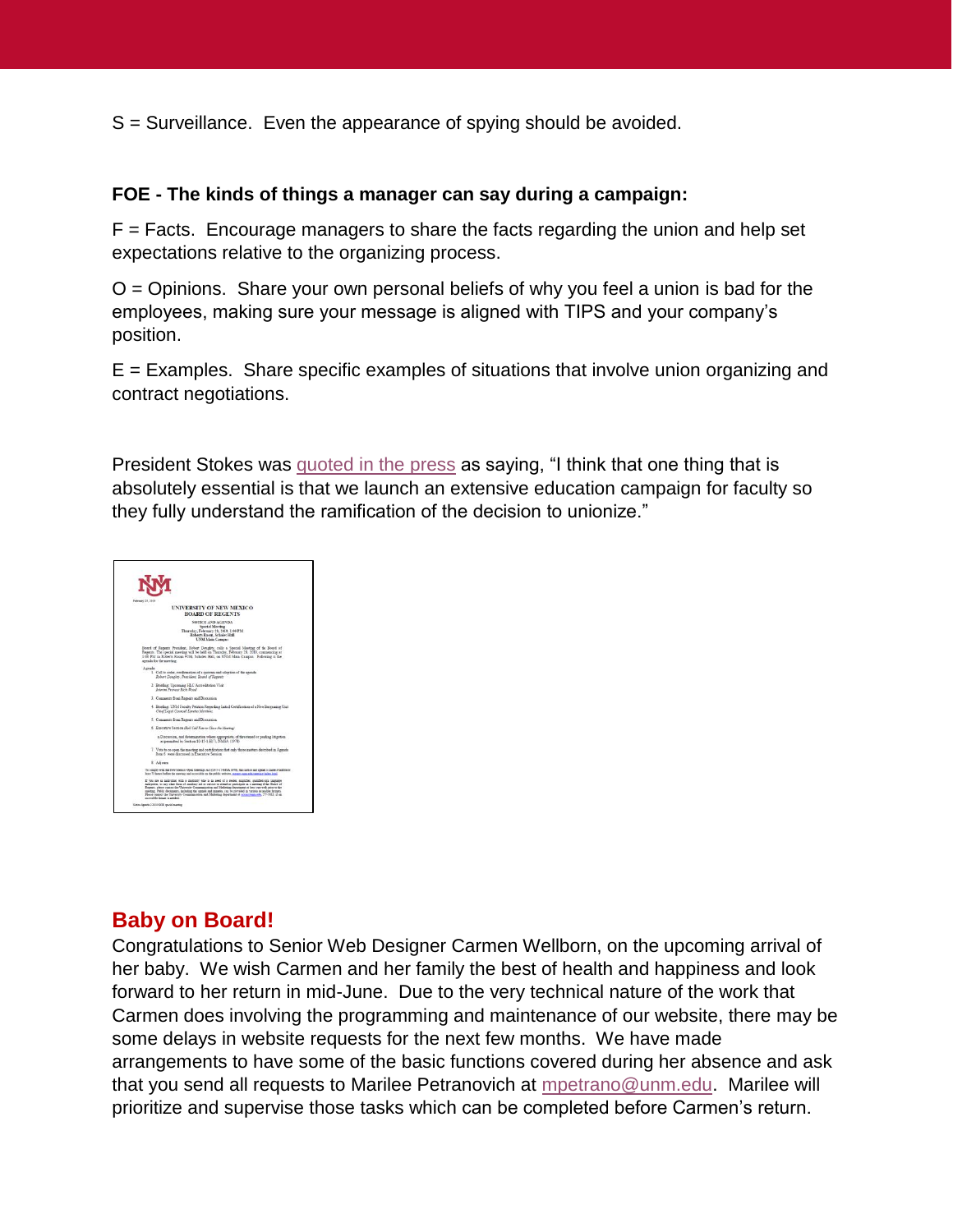

## **Higher Learning Commission**

UNM-Gallup hosted Mr. David Cutri on Friday, March 1 for our site visit as part of the overall UNM HLC reaccreditation process. Mr. Cutri's visit allowed for input on a variety of operational functions including assessment, evaluation and strategic planning. Please click below for the Friday agenda.

We were delighted to have been chosen for an external branch site visit and much was mutually learned around the table on our teaching and service excellence. We received Friday night kudos from Associate Provost for Curriculum and Assessment Pamela Cheek noting that "UNM-Gallup did a wonderful job— so well-prepared. Well done, James and team!" and a response " $\odot$ " from Interim Provost Rich Wood.

Thanks to everyone who worked so tirelessly to prepare for and participate in the visit with Mr. Cutri.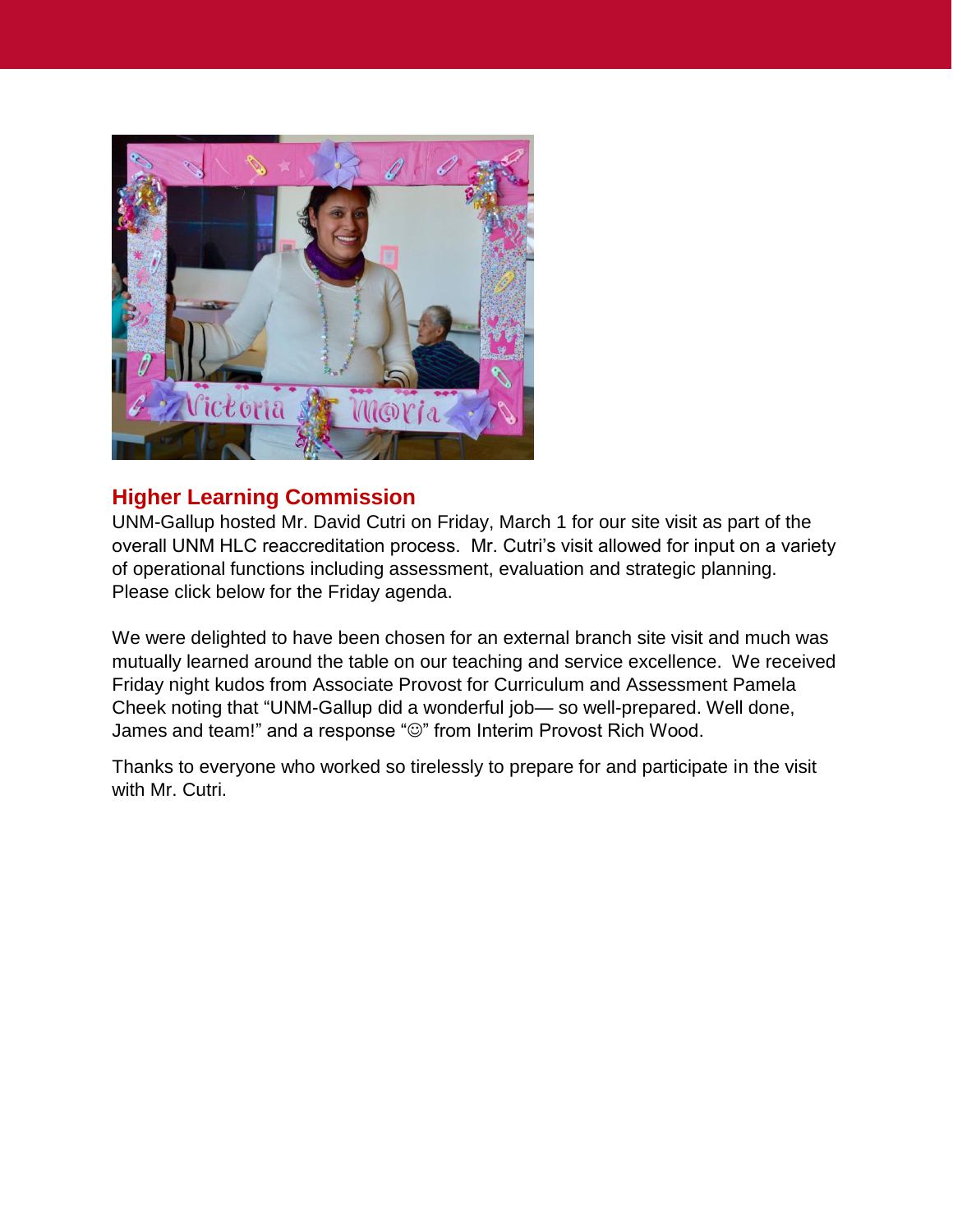|                                                   | GALLUP                                                                                                                                                                              |  |
|---------------------------------------------------|-------------------------------------------------------------------------------------------------------------------------------------------------------------------------------------|--|
|                                                   | <b>Chief Executive Officer</b>                                                                                                                                                      |  |
|                                                   | Higher Learning Commission Site Visit<br>March 1, 2019                                                                                                                              |  |
|                                                   | <b>Frequence Contenence Room GH 1216</b><br>Gallup, New Mexico                                                                                                                      |  |
|                                                   | <b>AGENDA</b>                                                                                                                                                                       |  |
| $1020 - 1115$                                     | Meet the UNMG Leadership Team & Discussions                                                                                                                                         |  |
|                                                   | James Maim, CEO<br>Daniel Primozic, Dean of Instruction                                                                                                                             |  |
|                                                   | Javine MoMahon, Director Student Ariairs<br>Robert Griego, Director Business Operations                                                                                             |  |
|                                                   | Irene Den Blevker, Education, Health & Human Services Division Chair                                                                                                                |  |
|                                                   | Joe Kee, Arts & Sciences Division Chair<br>Mark Remitard, Business & Applied Technology, Workforce Development, Community Based                                                     |  |
|                                                   | Friunation and CCTF Division Chair<br>Mariee Petranovich, Senior Public Relations Representative                                                                                    |  |
|                                                   | Britlany Babycos, Senior Institutional Researcher                                                                                                                                   |  |
|                                                   | . History, Planning and Oversight<br>· Continuous Improvement                                                                                                                       |  |
| $1125 - 1220$ AM                                  | Tour Campus & Classrooms with James Malm                                                                                                                                            |  |
|                                                   | Nursing Sim-Lab Room 105 & 107 class ends at noon<br>. EMT Health Caneers I Room 117                                                                                                |  |
| 12:30 - 1:00 PM                                   | Lunch with James Malm. Raigh Richards, Chair Local Advisory Board<br>· Academy Kitchen                                                                                              |  |
| $1:10 - 1:30$ PM                                  | James Maim, Jayme McMahon, Dan Primozic, Robert Griego, Entfany Babycos<br>· Evaluation and Assessment                                                                              |  |
| $120 - 120$ PM                                    | James Maim, Jayme McMahon, Dan Primozic, Robert Griego<br>Student and Faculty Resources and Support<br>٠                                                                            |  |
| $150 - 210$ PM                                    | Dan Primozic, Irene Den Bleyker, Joe Kee, Mark Remitard, Maft Mingus, Professor History, Chair<br><b>Curticulum Committee</b><br>· Educational Programs and Instructional Oversight |  |
| 2:15 - 2:30 PM                                    | Robert Griego, Ron Petranovich, Manager Physical Plant & Facilities; Ann Swancer, IT Officer<br>· Facilities and Technology                                                         |  |
| 2:30 = 2:50 PM                                    | Robert Griego, Yatisha Yoe, HR Tech: Virginia Johnson, HR Tech<br>· Human Resources                                                                                                 |  |
| $250 - 300 - 24$                                  | Bobbi Padila, Major - Management Information Systems<br>· Recresentative of student body                                                                                            |  |
|                                                   |                                                                                                                                                                                     |  |
|                                                   |                                                                                                                                                                                     |  |
|                                                   |                                                                                                                                                                                     |  |
|                                                   |                                                                                                                                                                                     |  |
| A CORRESPONDENT MARINE CARRIED FOR DISCUSSION CAR |                                                                                                                                                                                     |  |
|                                                   |                                                                                                                                                                                     |  |

UNM will be hosting several open forums this week as part of the main campus HLC visit and UNM-Gallup will be participating via Zoom technology. All faculty, staff and students are welcome to attend the forums which will include all members of the accreditation team. The dates and times are as follows:

- Monday, March 4, 10:45-12 p.m., Calvin Hall Center auditorium, Room 248B (Criteria 3-4: [Teaching & Learning\)](https://www.hlcommission.org/Policies/criteria-and-core-components.html)
- Monday, March 4, 2-3 p.m., Calvin Hall Center auditorium, Room 248B (Criteria 1-2: [Mission & Integrity\)](https://www.hlcommission.org/Policies/criteria-and-core-components.html)
- Tuesday, March 5, 10-11 a.m., Calvin Hall Center auditorium, Room 248B (Criterion 5: [Resources, Planning, and Institutional Effectiveness\)](https://www.hlcommission.org/Policies/criteria-and-core-components.html)

# **Provost and EVP for Academic Affairs Search**

Dr. Barbara S. McCrady, search committee chair for the Provost and Executive Vice President for Academic Affairs, has announced that the search is going well and candidates will be on campus within the next few weeks. The search committee is encouraging broad participation from all campus members and hopes everyone will attend one of the [scheduled forums,](https://executivesearch.unm.edu/provost-and-evp-for-academic-affairs/on-campus-candidate-interviews.html) based on constituency, to provide input and learn about the candidates. For those unable to attend the open forums, livestream options will be available, with links being sent out as the dates get closer. There will also be a [survey available](https://executivesearch.unm.edu/provost-and-evp-for-academic-affairs/index.html) for 48 hours after each candidate's visit. Dr. McCrady notes, "This is an exciting time for The University of New Mexico and we welcome your feedback and participation."

At Dr. McCrady's invitation, I will be attending forums with the branch campus CEO's and with the President's executive cabinet.